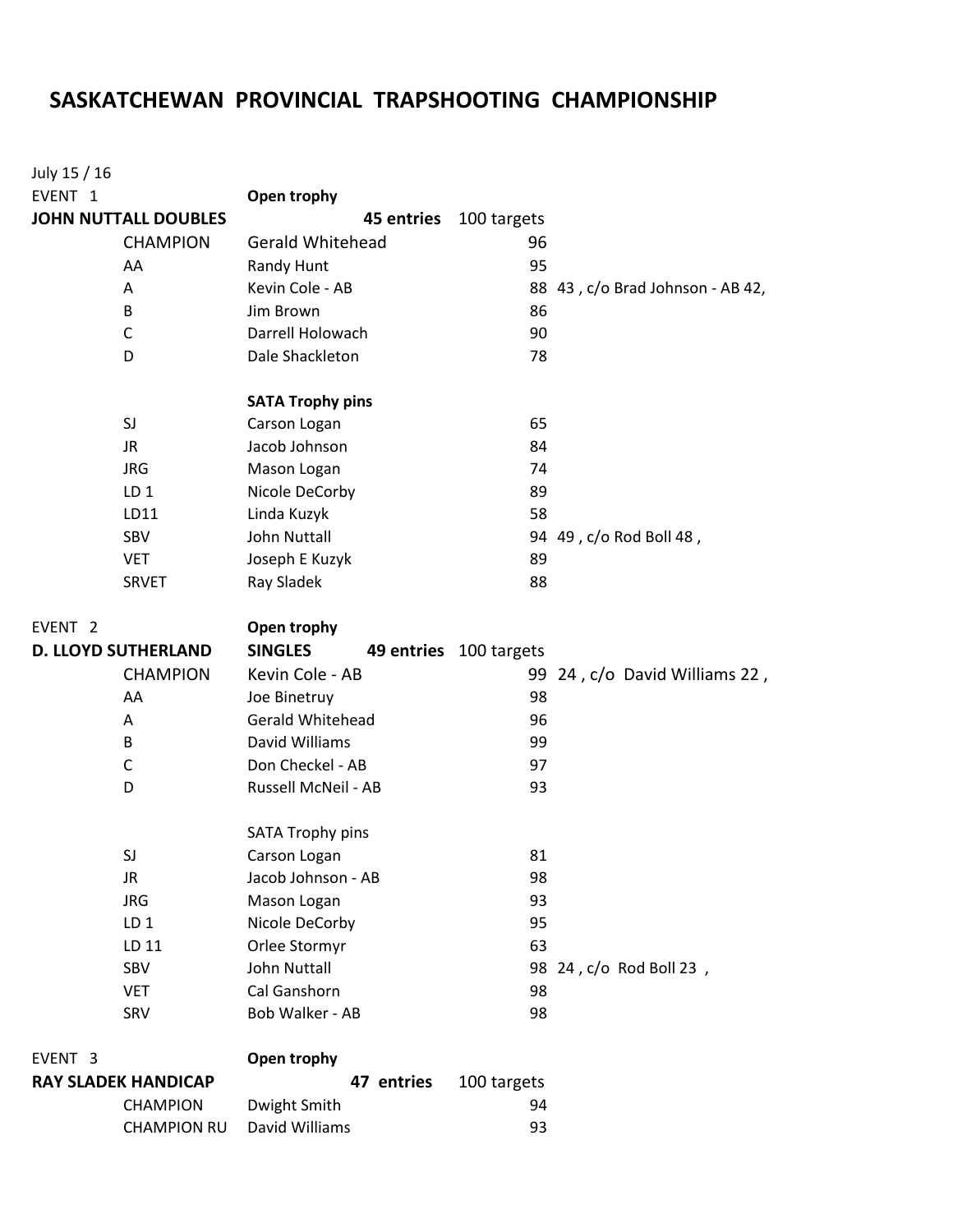| <b>THIRD</b>    | Jacob Johnson - AB         | 89 |
|-----------------|----------------------------|----|
| <b>FOURTH</b>   | Kevin Cole - AB            | 89 |
| <b>FIFTH</b>    | Dale Shackleton            | 89 |
| <b>SIXTH</b>    | Ed Kuzyk                   | 88 |
|                 |                            |    |
|                 | SATA Trophy pins           |    |
| SJ              | Carson Logan               | 71 |
| JR              | <b>Russell McNeil - AB</b> | 92 |
| JRG             | Mason Logan                | 80 |
| LD <sub>1</sub> | Brooke Kachmarski          | 78 |
| LD 11           | Kathleen Gullacher         | 58 |
| <b>SBV</b>      | John Nuttall               | 87 |
|                 |                            |    |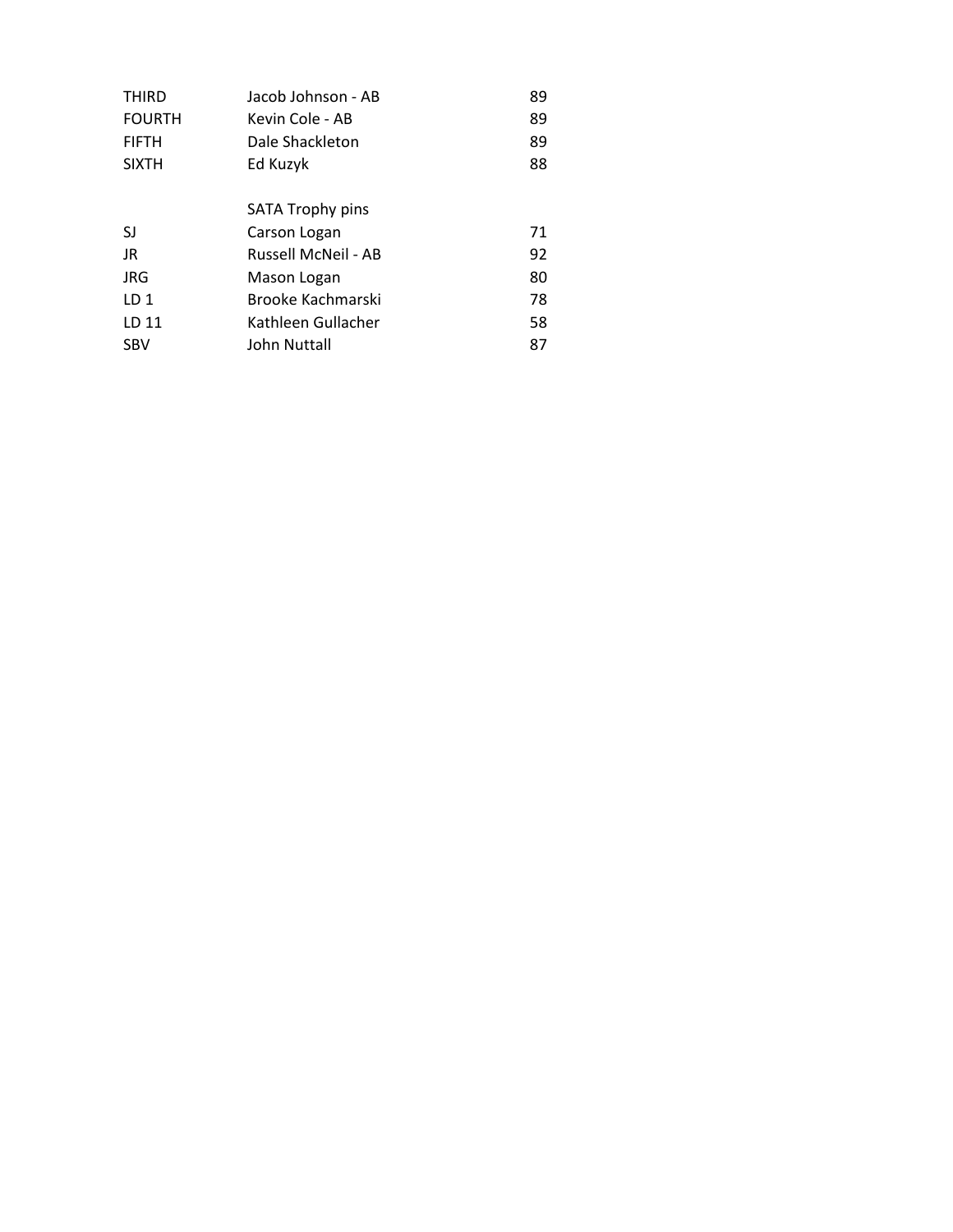| <b>VET</b> | Cal Ganshorn    | 89 |
|------------|-----------------|----|
| SR VET     | Dale Shropshire | 90 |

July 16/16

EVENT 4 & 5

## **SINGLES CHAMPIONSHIPS**

| <b>CLOSED</b>            |                       | <b>ATA trophy</b>       | 59 entries | 200 targets |                                   |
|--------------------------|-----------------------|-------------------------|------------|-------------|-----------------------------------|
| <b>RESIDENT CHAMPION</b> |                       | <b>Dwight Smith</b>     |            |             | 197 24,24 ,s/o Joseph Kuzyk 24,23 |
|                          | CHAMP R.U.            | Kahl Boll               |            |             | 194 25, s/o Joe Binetruy 24,      |
|                          |                       |                         |            |             | Darrell Holowach 22,              |
|                          | AA                    | Joe Binetruy            |            | 194         |                                   |
|                          | Α                     | <b>Gerald Whitehead</b> |            | 190         |                                   |
|                          | B                     | Darrell Holowach        |            | 194         |                                   |
|                          | $\mathsf C$           | Cal Ganshorn            |            | 179         |                                   |
|                          | D                     | <b>Reg King</b>         |            | 175         |                                   |
|                          | <b>SUB JUNIOR</b>     | Carson Logan            |            | 175         |                                   |
|                          | <b>JUNIOR</b>         | Logan King              |            | 193         |                                   |
|                          | <b>JR GOLD</b>        | Mason Logan             |            | 189         |                                   |
|                          | <b>SUB VET</b>        | Rod Boll                |            | 196         |                                   |
|                          | VETERAN               | Joeseph Kuzyk           |            | 197         |                                   |
|                          | <b>SR VET</b>         | Ray Sladek              |            | 189         |                                   |
|                          | LADY 1                | Nicole DeCorby          |            | 187         |                                   |
|                          | LADY 2                | Linda Kuzyk             |            | 180         |                                   |
|                          | <b>CHAIR</b>          | no entries              |            |             |                                   |
|                          |                       | SATA trophy             |            |             |                                   |
|                          | Novice                | 97 Mason Logan          |            | 97/1st 100  |                                   |
|                          | Damien Gebhard        | Logan King              |            | 97/100      |                                   |
|                          | <b>RU</b>             | Jacob Johnson           |            | 95          |                                   |
|                          | Husband / Wife        | Ed & Linda Kuzyk        |            | 377/400     |                                   |
|                          | Parent / Child        | Rod & Kahl Boll         |            | 390/400     |                                   |
|                          | Parent / Junior       | Reg & Logan King        |            | 378/400     |                                   |
|                          | Parent / Sub Jr       | Carson & Doug Logan     |            | 352/400     |                                   |
|                          |                       | trophy                  |            |             |                                   |
|                          | NON RESIDENT CHAMPION | Shawn McNeil - AB       |            | 95          |                                   |
| <b>OPEN</b>              | AA                    | Keven Cole - AB         |            | 194         |                                   |
|                          | Α                     | Jim Brown               |            | 183         |                                   |
|                          | B                     | Joe Harvey              |            | 194         |                                   |
|                          | C                     | Kevin Agius - MB        |            | 180         |                                   |
|                          | D                     | Russell McNeil - AB     |            | 181         |                                   |
| <b>OPEN</b>              |                       | SATA trophy pin         |            |             |                                   |
|                          | <b>SUBJR</b>          | Jaxon Gibson            |            | 136         |                                   |
|                          | <b>JUNIOR</b>         | Jacob Johnson - AB      |            | 186         |                                   |
|                          | <b>JR GOLD</b>        | no entries              |            |             |                                   |
|                          | <b>SUB VET</b>        | <b>John Nuttall</b>     |            | 192         |                                   |
|                          | VETERAN               | Lloyd Sutherland        |            | 191         |                                   |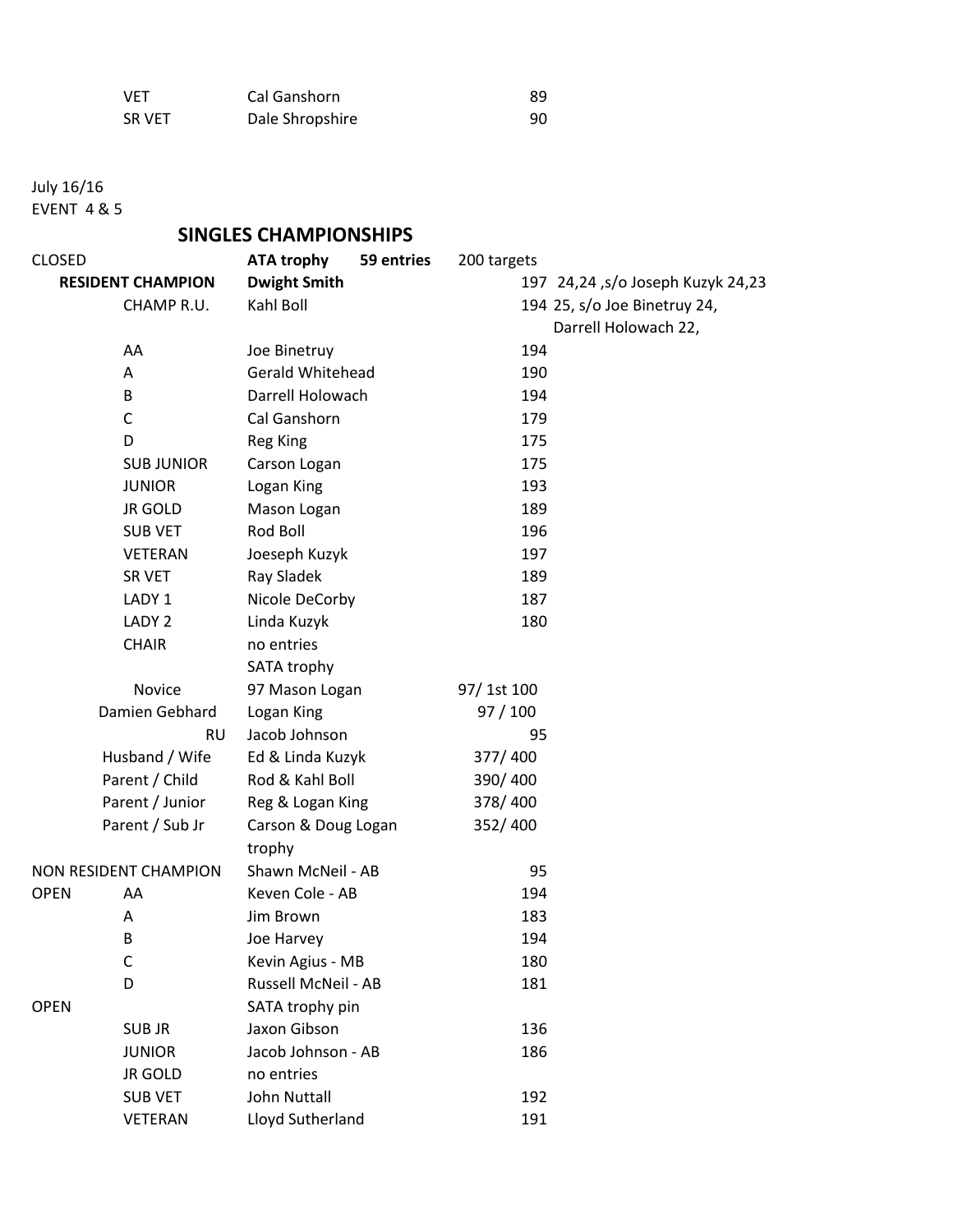| SR VET       | <b>Bob Walker</b> | 191 |
|--------------|-------------------|-----|
| LADY 1       | Brooke Kachmarski | 166 |
| LADY 2       | Orlee Stormyr     | 160 |
| <b>CHAIR</b> | no entries        |     |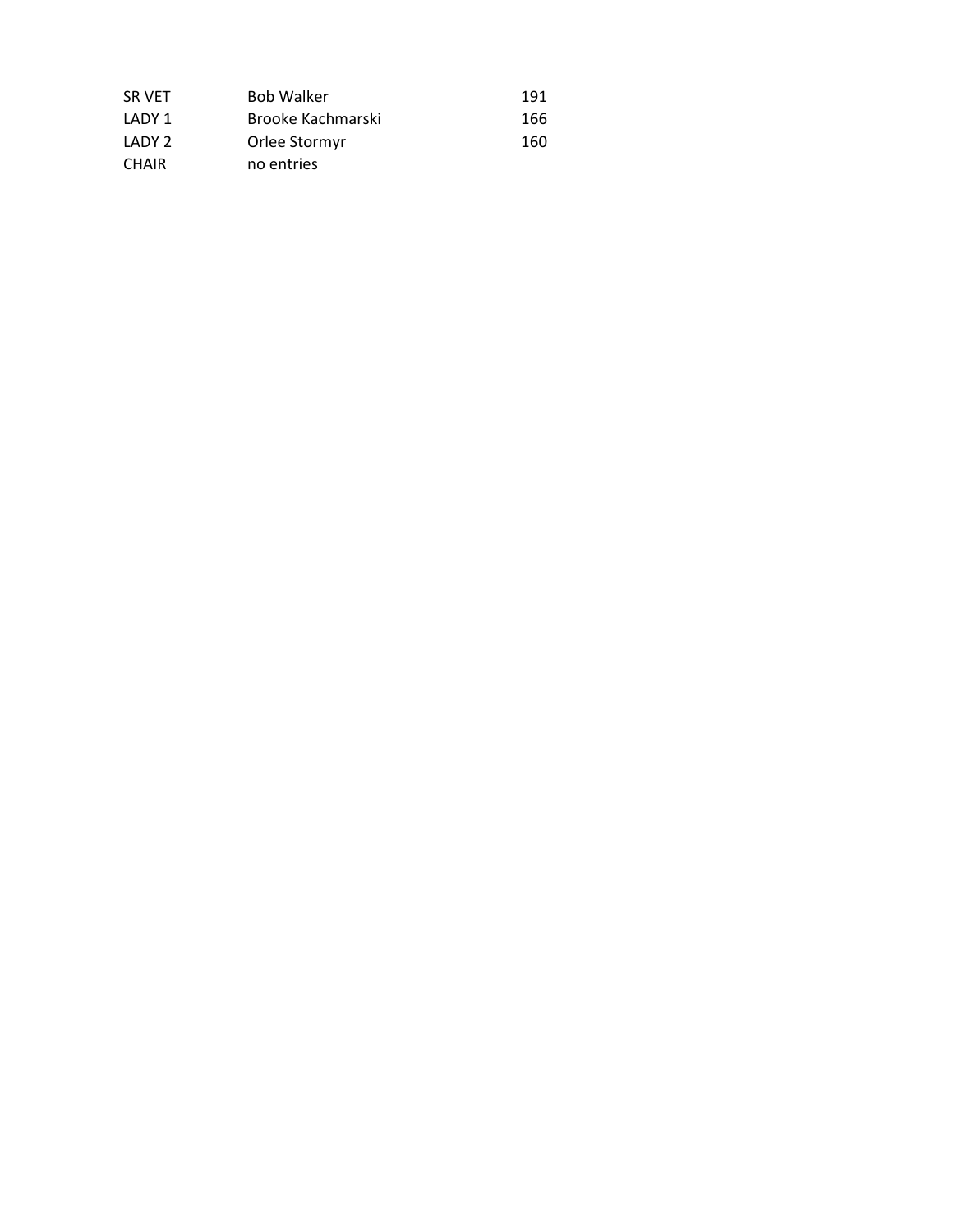July 17 / 16

## EVENT 6 **DOUBLES CHAMPIONSHIPS**

| <b>CLOSED</b>            |                       | <b>ATA trophy</b>   | 45 entries | 100 targets |    |                         |
|--------------------------|-----------------------|---------------------|------------|-------------|----|-------------------------|
| <b>RESIDENT CHAMPION</b> |                       | <b>Rod Boll</b>     |            |             |    | 97 19, s/o Kahl Boll 17 |
|                          | <b>CHAMP R U</b>      | Kahl Boll           |            |             | 97 |                         |
|                          | AA                    | Randy Hunt          |            |             | 94 |                         |
|                          | Α                     | <b>Keven Mark</b>   |            |             | 90 |                         |
|                          | B                     | Joe Harvey          |            |             | 90 |                         |
|                          | C                     | Francis Zichy       |            |             | 86 |                         |
|                          | D                     | Dale Shackleton     |            |             | 80 |                         |
|                          | <b>JUNIOR</b>         | Logan King          |            |             | 89 |                         |
|                          | <b>SUB VET</b>        | <b>John Nuttall</b> |            |             | 96 |                         |
|                          | <b>VETERAN</b>        | Lloyd Sutherland    |            |             | 89 |                         |
|                          | SR VET                | Ray Sladek          |            |             | 93 |                         |
|                          | LADY 1                | Nicole DeCorby      |            |             | 85 |                         |
|                          | LADY 2                | Kathleen Gullacher  |            |             | 63 |                         |
|                          | NON RESIDENT CHAMPION | Shawn McNeil        |            |             | 94 |                         |
| <b>OPEN</b>              | AA                    | Joe Binetruy        |            |             | 93 |                         |
|                          | A                     | <b>Tyler Kuhn</b>   |            |             | 88 |                         |
|                          | B                     | <b>Steve Wisker</b> |            |             | 87 |                         |
|                          | C                     | Darrell Austin - AB |            |             | 86 |                         |
|                          | D                     | Cameron Schole      |            |             | 87 |                         |
|                          |                       | SATA trophy Pin     |            |             |    |                         |
|                          | <b>SUB JUNIOR</b>     | Jaxon Gibson        |            |             | 56 |                         |
|                          | <b>JUNIOR</b>         | Jacob Johnson - AB  |            |             | 81 |                         |
|                          | <b>JR GOLD</b>        | no entry            |            |             |    |                         |
|                          | <b>SUB VET</b>        | <b>Bob Bozak</b>    |            |             | 83 |                         |
|                          | <b>VETERAN</b>        | <b>Brian Bebeau</b> |            |             | 88 |                         |
|                          | SR VET                | Bob Walker - AB     |            |             | 93 |                         |
|                          | LADY 1                | Brooke Kachmarski   |            |             | 70 |                         |
|                          | LADY 2                | Orlee Stormyr       |            |             | 56 |                         |
|                          | <b>CHAIR</b>          | no entry            |            |             |    |                         |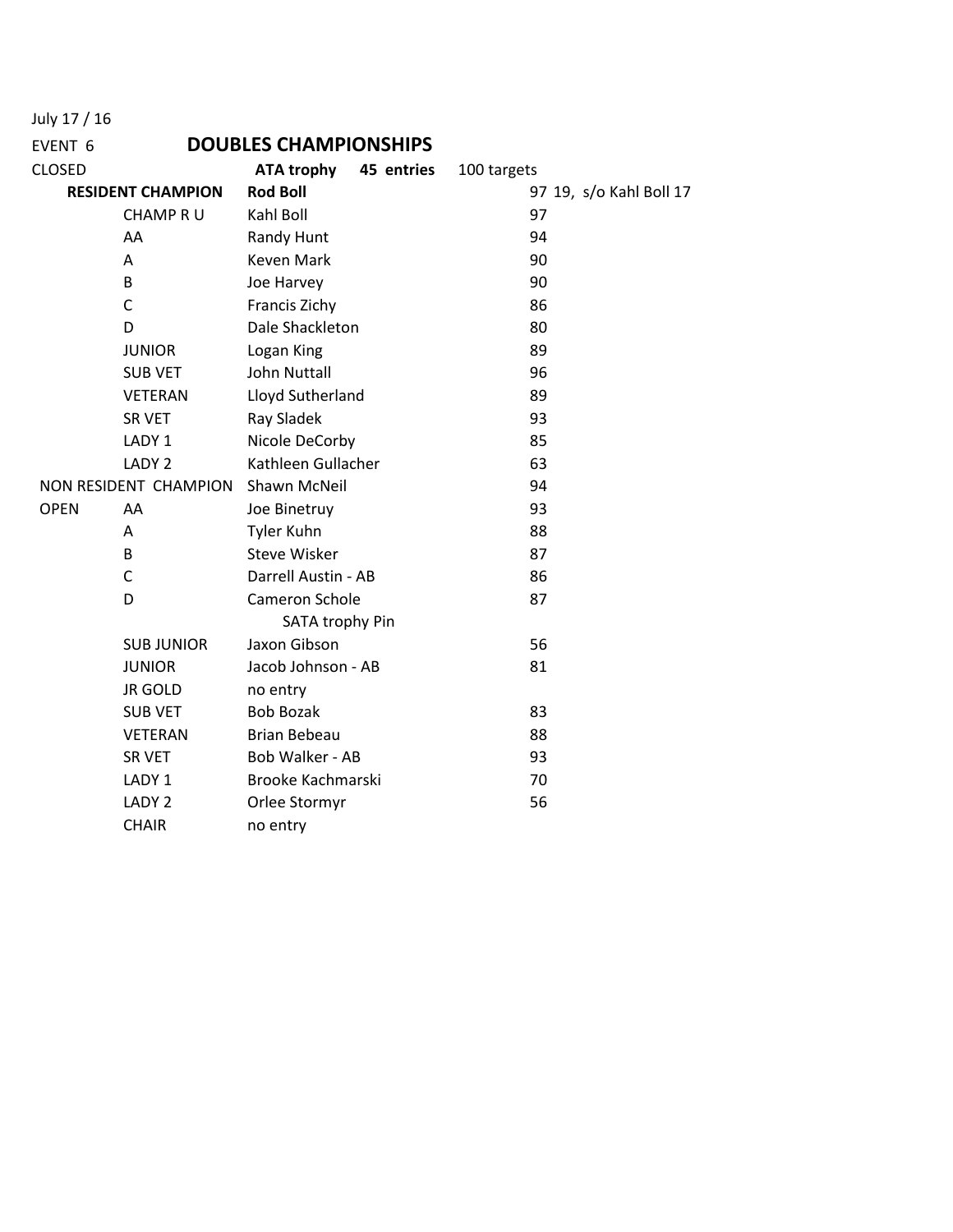| July 17/16            |                          |                                 |             |  |  |
|-----------------------|--------------------------|---------------------------------|-------------|--|--|
| EVENT <sub>7</sub>    |                          | <b>HANDICAP CHAMPIONSHIPS</b>   |             |  |  |
| CLOSED                |                          | <b>ATA trophy</b><br>60 entries | 100 targets |  |  |
|                       | <b>RESIDENT CHAMPION</b> | <b>Logan King</b>               | 94          |  |  |
|                       | <b>CHAMP R U</b>         | David Williams                  | 93          |  |  |
|                       | 3RD                      | Dwight Smith                    | 91          |  |  |
|                       | 4TH                      | Darrell Holowach                | 88          |  |  |
|                       | 5TH                      | Francis Zichy                   | 88          |  |  |
|                       | 6TH                      | <b>Brian Sheppard</b>           | 86          |  |  |
|                       | SUB JR                   | Carson Logan                    | 76          |  |  |
|                       | <b>JUNIOR</b>            | no entry                        |             |  |  |
|                       | <b>JR GOLD</b>           | Mason Logan                     | 88          |  |  |
|                       | <b>SUB VET</b>           | <b>John Nuttall</b>             | 91          |  |  |
|                       | <b>VETERAN</b>           | Cal Ganshorn                    | 91          |  |  |
|                       | <b>SR VET</b>            | Ray Sladek                      | 92          |  |  |
|                       | LADY 1                   | Nicole DeCorby                  | 85          |  |  |
|                       | LADY <sub>2</sub>        | Linda Kuzyk                     | 85          |  |  |
|                       | <b>CHAIR</b>             | no entry                        |             |  |  |
| NON RESIDENT CHAMPION |                          | <b>Russell McNeil - AB</b>      | 94          |  |  |
| OPEN<br><b>SHORT</b>  |                          | Darrell Austin - AB             | 86          |  |  |
|                       | MID                      | <b>Steve Wiskar</b>             | 86          |  |  |
|                       | <b>LONG</b>              | Brad Johnson - AB               | 87          |  |  |
|                       |                          | <b>SATA trophy Pins</b>         |             |  |  |
|                       | <b>SUB JUNIOR</b>        | Jaxon Gibson                    | 43          |  |  |
|                       | <b>JUNIOR</b>            | Jacob Johnson - AB              | 85          |  |  |
|                       | <b>JR GOLD</b>           | no entry                        |             |  |  |
|                       | <b>SUB VET</b>           | <b>Bob Bozak</b>                | 83          |  |  |
|                       | VETERAN                  | Murray McCrank                  | 86          |  |  |
|                       | <b>SR VET</b>            | <b>Bill Putland</b>             | 90          |  |  |
|                       | LADY 1                   | <b>Brooke Kachmarski</b>        | 69          |  |  |
|                       | LADY 2                   | Orlee Stormyr                   | 72          |  |  |
|                       | <b>CHAIR</b>             | no entry                        |             |  |  |
|                       |                          |                                 |             |  |  |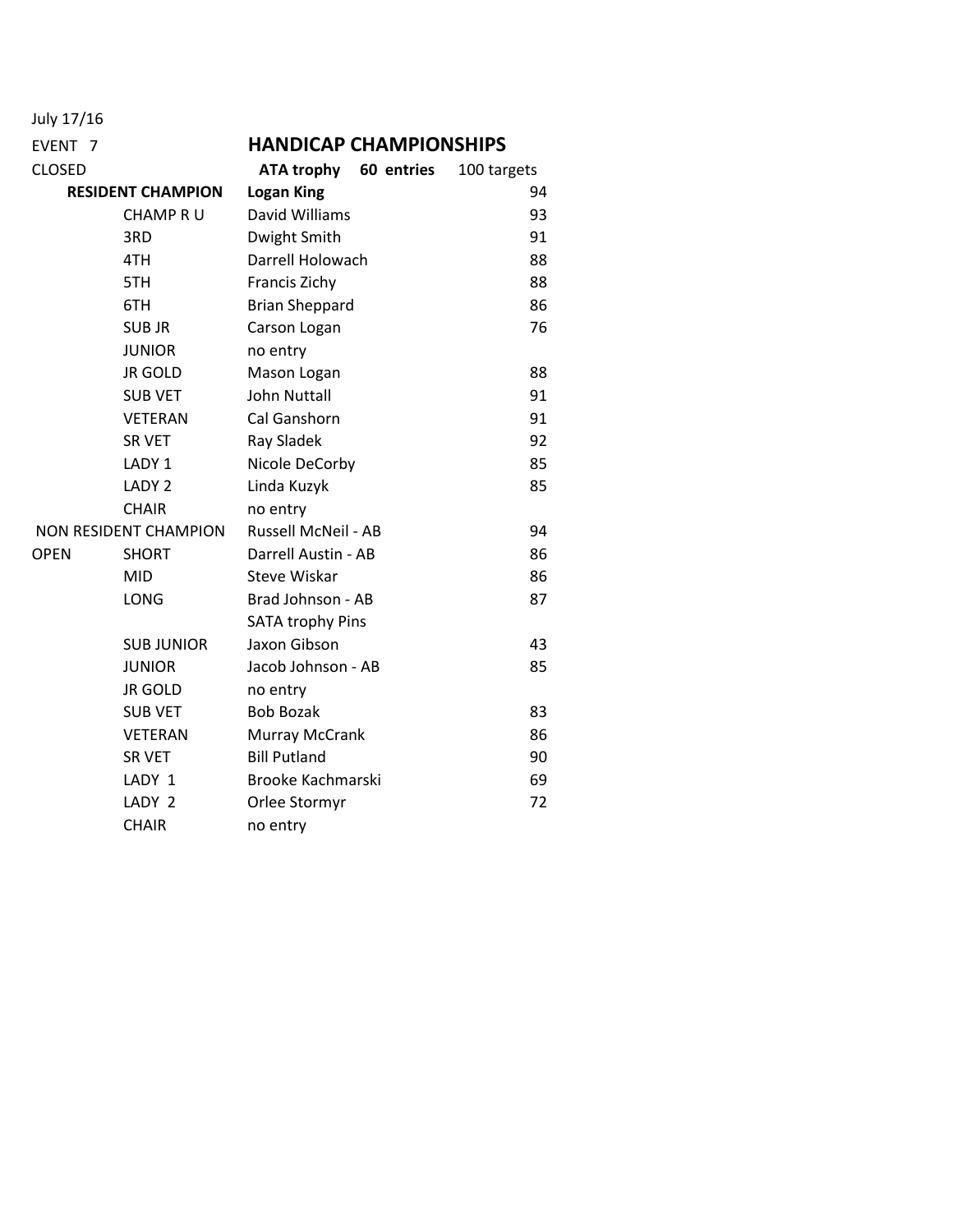| July 17\16               |                          | <b>HIGH ALL AROUND</b> | 400 targets                          |
|--------------------------|--------------------------|------------------------|--------------------------------------|
| <b>RESIDENT CHAMPION</b> |                          | <b>Dwight Smith</b>    | 379 20,9,8, s/o John Nuttall 20,8,8, |
| AA                       |                          | Joe Binetruy           | 373                                  |
|                          | Α                        | Gerald Whitehead       | 355                                  |
|                          | B                        | Darrell Holowach       | 363                                  |
|                          | $\mathsf C$              | Francis Zichy          | 352                                  |
|                          | D                        | <b>Reg King</b>        | 328                                  |
|                          | <b>SUBJR</b>             | Carson Logan           | 318                                  |
|                          | <b>JUNIOR</b>            | Logan King             | 376                                  |
|                          | <b>SUB VET</b>           | John Nuttall           | 379                                  |
|                          | <b>VETERAN</b>           | Joseph Kuzyk           | 362                                  |
|                          | SR VET                   | Ray Sladek             | 374                                  |
|                          | LADY 1                   | Nicole DeCorby         | 357                                  |
|                          | NON RESIDENT CHAMPION    | Shawn McNeil - AB      | 373                                  |
|                          |                          | SATA trophy pins       |                                      |
| <b>OPEN</b>              | <b>SUBJR</b>             | Jaxon Gibson           | 235                                  |
|                          | <b>JUNIOR</b>            | Jacob Johnson - AB     | 352                                  |
|                          | <b>JR GOLD</b>           | no entry               |                                      |
|                          | <b>SUB VET</b>           | Rod Boll               | 373                                  |
|                          | <b>VETERAN</b>           | Lloyd Sutherland       | 360                                  |
|                          | SR VET                   | <b>Bob Walker</b>      | 368                                  |
|                          | LADY 1                   | Brooke Kachmarski      | 305                                  |
|                          | LADY 2                   | Orlee Stormyr          | 288                                  |
|                          | <b>CHAIR</b>             | no entry               |                                      |
|                          |                          | <b>HIGH OVER ALL</b>   |                                      |
|                          | <b>RESIDENT CHAMPION</b> | <b>Dwight Smith</b>    | 660                                  |
|                          | <b>RU CHAMPION</b>       | Randy Hunt             | 644                                  |
|                          |                          | SATA trophy pins       |                                      |
|                          | <b>SUBJR</b>             | Carson Logan           | 535                                  |
|                          | <b>JR GOLD</b>           | Mason Logan            | 597                                  |
|                          | <b>SUB VET</b>           | John Nuttall           | 658                                  |
|                          | <b>VETERAN</b>           | Joseph Kuzyk           | 631                                  |
|                          | SR VET                   | Ray Sladek             | 633                                  |
|                          | LADY 1                   | Brooke Kachmarski      | 536                                  |
|                          | LADY <sub>2</sub>        |                        |                                      |
|                          | NON RESIDENT CHAMPION    | Shawn McnNeil - AB     | 643                                  |
| <b>OPEN</b>              |                          | SATA trophy pins       |                                      |
|                          | <b>SUBJR</b>             | Jaxon Gibson           | 424                                  |
|                          | <b>JUNIOR</b>            | Jacob Johnson          | 623                                  |
|                          | <b>JR GOLD</b>           | no entry               |                                      |
|                          | <b>SUB VET</b>           | Rod Boll               | 644                                  |
|                          | <b>VETERAN</b>           | Lloyd Sutherland       | 626                                  |
|                          | SR VET                   | Bob Walker - AB        | 639                                  |
|                          | LADY 1                   | no data available      |                                      |
|                          | LADY 2                   | no data available      |                                      |